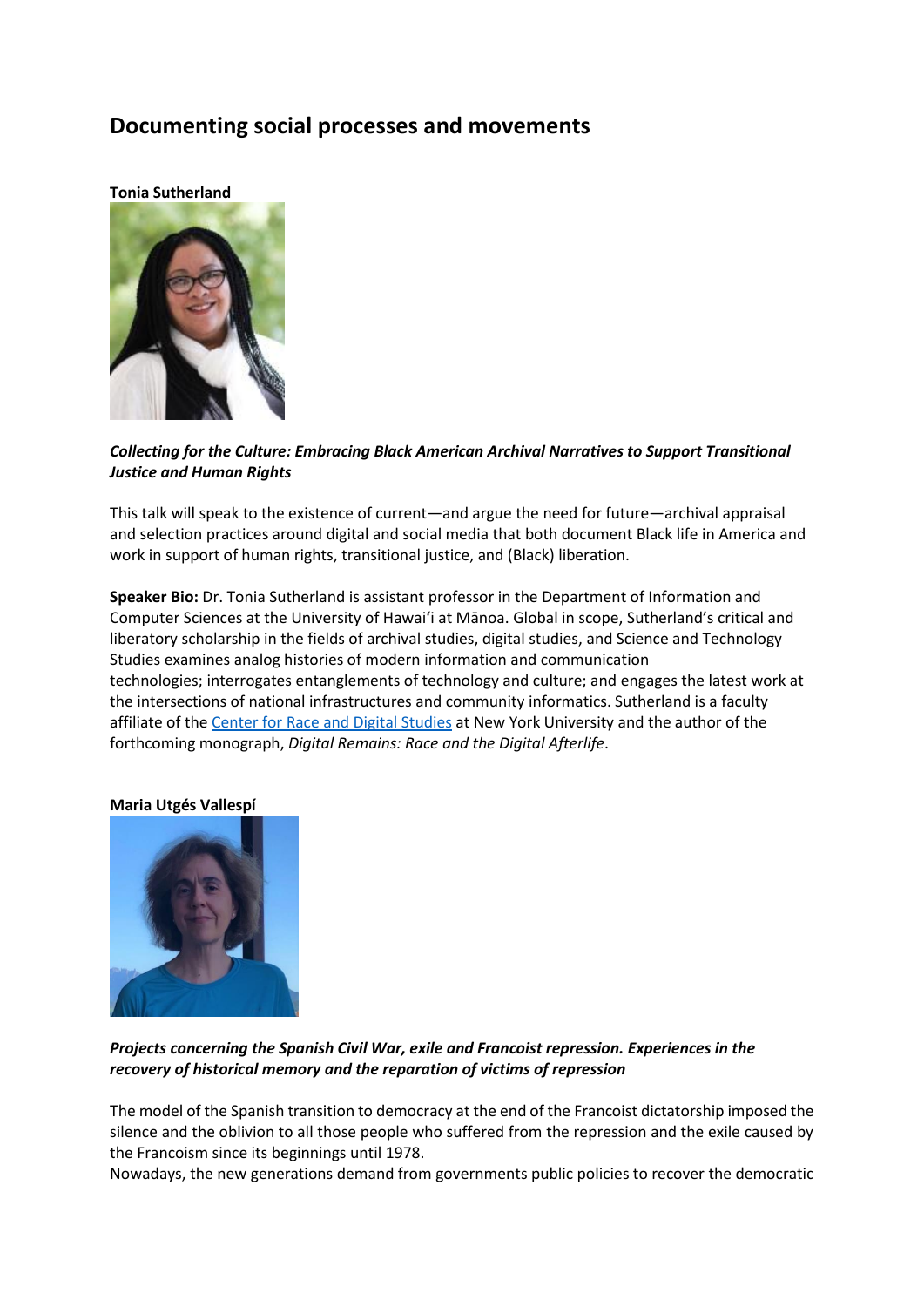memory and social justice. Since 2007, several Spanish and Catalan laws on historical memory, altogether with the activities developed by public institutions and private entities, have facilitated access to records, and have allowed the gradual recovery of the memory and reparation for the victims. This presentation will explain the projects that the *Arxiu Nacional de Catalunya* has been carrying out, as a public service, on the recovery, record keeping and dissemination of public and private collections related to the Spanish Civil War, exile and Francoist repression, often in cooperation with entities with the same aims. The purpose is to make available to citizens all the information that has been unreachable for years -hidden, forgotten, lost or dispersed, and thus contribute to the restoration of social justice

**Speaker Bio:** Maria Utgés Vallespí is the Head of the *Àrea dels Fons de l'Administració* at the *Arxiu Nacional de Catalunya* (ANC) since 2018, where she has been working as an archivist since 1995. This section of the ANC is in charge of the long- term preservation, recordkeeping and dissemination of public records produced by the Catalan Public Administration and Government, as well as the preceding institutions in the twentieth century.

She is graduate in Geography and History, with a master's degree in Archival Science (UAB) and a postgraduate degree in Organization of Business information Systems (UPF).

She has been a member of the Catalan Commission on Records Appraisal and Access (2004-2011). Member of the editorial board of the journal *Lligall. Revista Catalana d'Arxivística*, published by the Archivists and Records Managers Association of Catalonia (2001-2005). Member of the Scientific Committee of the VI Conference of Archivists without Borders (AsF) "Archives, Identity and Exile", Barcelona, November 16-17, 2012. And professor in archival description and information retrieval at the Superior School of Archival Science and Records Management - UAB (2006- 2011).

#### **Bente Jensen**



#### *Collecting Social Photography Connect to collect, the social dimension of collecting*

The paper will present preliminary results from the Nordic research project: Collecting Social Photography (2017-2020). The project studies the methodological and practical implications for archives and museums caused by photographs playing a central part in the ongoing dialogue in social movements and processes as well as in identity shaping in a mix of text and image on social media. The studies demonstrate overall a necessity to work in agile and dynamic ways with rapid response, which emphasises a need for new tools and methods for active collecting with focus on dialogue with the creators of the images. The project works through case studies on how to collect from events as #metoo, the Stockholm terror attack 2017, but also happy social events as Christmas and the creation of place identities and social communities.

**Speaker Bio:** Bente Jensen is an Archivist at Aalborg City Archives and part-time lecturer in subjects related to archives and cultural heritage at Aalborg University in Denmark. Her interests are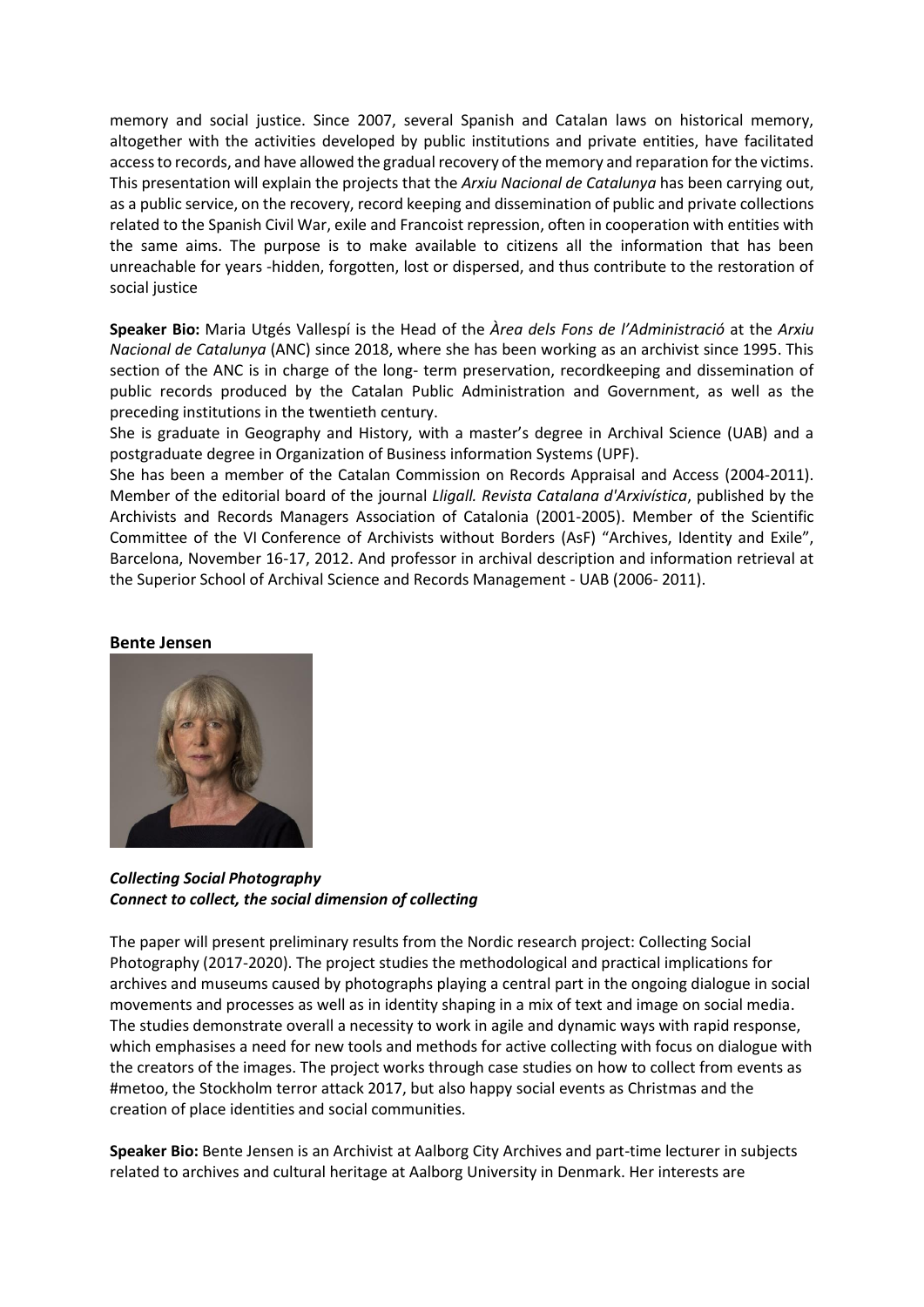strategies and methods of participatory archives and archives' outreach. A special focus is on how the change to digital media will affect the methods and strategies of archives especially related to the visual holdings as in the presented project: Collecting Social Photography. She is also a member of the IRFD network: Digitization and the Future of Archives (2018-2021)( [https://www.en.cgs.aau.dk/research/academic-networks/future-of-archives/\)](https://www.en.cgs.aau.dk/research/academic-networks/future-of-archives/), which aims to address

core challenges related to the definition of authenticity and evidence in the digital age.



# *Salvage and Dig: community-based archives & social movement approaches to archiving the past for the present and the future*

Drawing upon my experience of working with community archives and activist knowledge practices this talk will give an overview of the practice and understanding of community-based archives in the UK (and internationally), including digital archiving initiatives. Introducing Sven Lindqvist's *Dig Where You Stand* as a still relevant manifesto for collecting and researching archives today and examining some social movement approaches to archiving the present (including social media) and the useful past, I will illustrate the motivations, objectives and activities of both physical and digital community archives. I will argue that whilst many of these community archives emerge from an activist agenda of use and future orientated knowledge production as well as from the desire to salvage and preserve otherwise endangered and overlooked traces of the past, there are still serious concerns about their long-term sustainability.

### **Speaker Bio:**

Dr Andrew Flinn is a Reader in Archive Studies and Oral History at University College, a long-term member of the UK Community Archives and Heritage Group and author, recently of 'Working with the past: making history of struggle part of the struggle' in *Reflections on Knowledge, Learning and Social Movements: History's Schools*, eds Choudry & Vally (2018)



### **Erik Aaberg and Espen Sjøvoll**